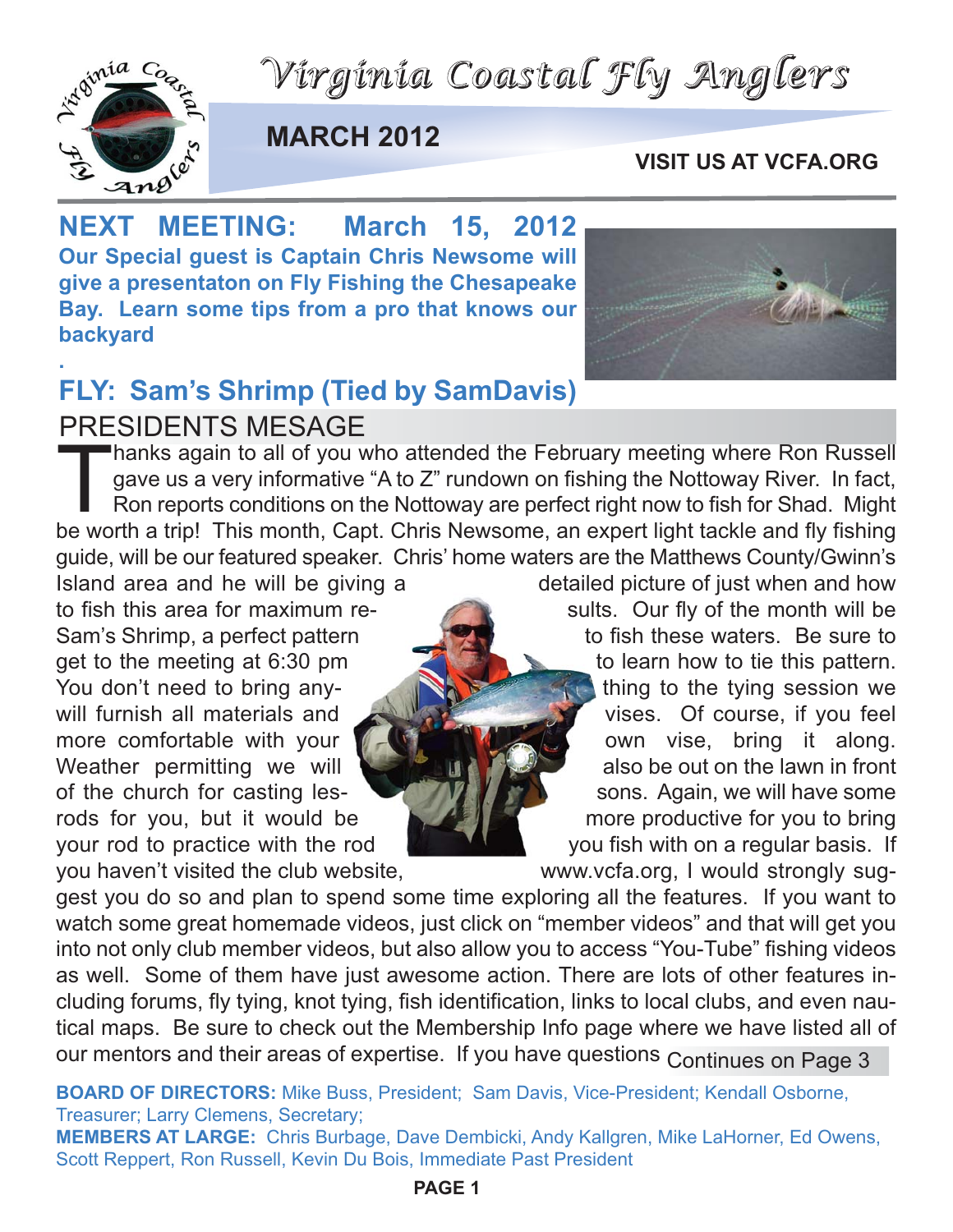



Every angler in this area should own a copy of the reference book "Fishes of the Chesapeake Bay" by Murdy, Birdsong, and Musick. The book documents over 267 fish species that are known to occur in the Chesapeake Bay either as permanent residents, spawning migrants, or seasonal visitors. In my travels around the Bay, I have hauled up some strange and unfamiliar fishes, but they can all be found in the book. For each of the 267 species, the book includes information on key descriptive fetures and characteristics, information on geographic distribution, ecology, and recreation fishing interest. If you want to know if bonefish have been caught int he Chesapeake Bay (yes they have), it's in the book. If you want to know how many different types of flounder are found in Bay waters (8), it's in the book. If you want to know if that northern stargazer you just caught can give you an electrical shock (yes it can), it's in the book. It's a great reference for learning about

the common and not-so-common fishes in the Bay. In addition, the book comes with beautiful color plates of a variety of fishes, general information on physical and chemical features of the Bay, information on fish morphology, and a key to the Orders of the fishes of the Chesapeake Bay. You can purchase the book at Amazon.com, but you might find it slightly cheaper at the Virginia Institute of Marine Science bookstore if you're in or around Gloucester. I'm there from time to time and could pick up a copy for anyone that wants one (if available). Just let me know.

Kevin Du Bois: KevinDuBoisPhoto@gmail.com

Thanks to Kevin Du Bois and Ed Owens for submitting book reviews for this newsletter. How about you, have a good book that you want to let everyone know about? Can be fiction or non-fiction, fly tying, destinations local or far. Does not matter, just write a review and submit it to VirginiaCoastalFlyAnglers@ gmail.com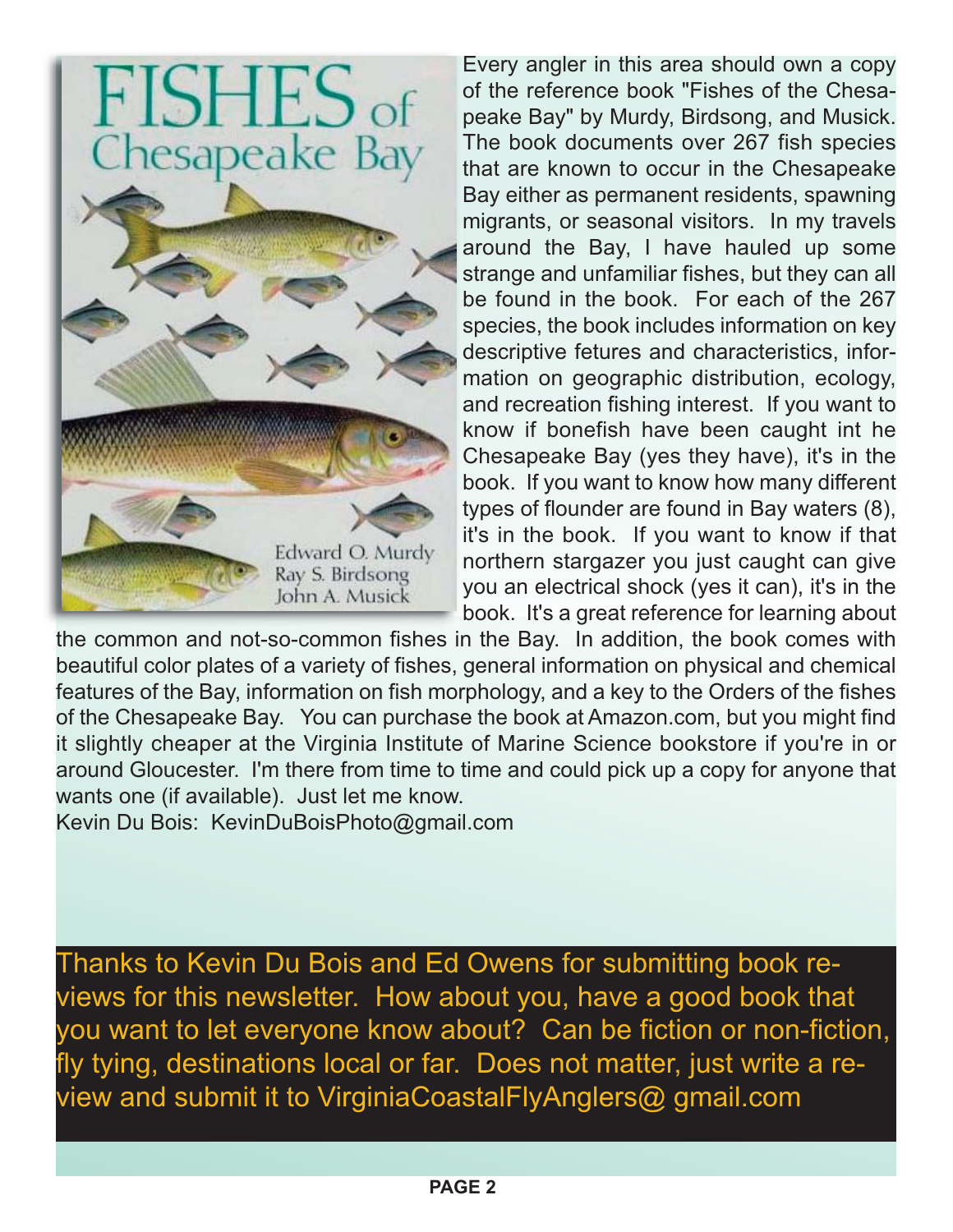PRESIDENTS MESSAGE (Contiued from page 1)

about how to fish a particular area or want more information about their areas of expertise, don't be shy, just go up and ask them! Don't forget our Club FaceBook page.

<u>I</u> t will get more and more interesting as the spring fishing season approaches and should be filled with current fishing reports and trip information. I mentioned earlier that the Shad should be running in the Nottoway River and that would be worth a trip, but you need a boat to fish it. Shad will also be running in the Rappahannock River toward the end of the month and that is a river that has excellent wade fishing opportunities around Fredericksburg. I will be going up there on a regular basis starting the end of the month and am always looking for company, so if you want to go, just get with me at the meeting. We are also planning to have some technique and tackle presentations throughout the year during the hour before the start of our meetings. But we want to talk and demonstrate techniques that you want to learn about, so if you have some ideas about things you would like to learn more about, please let us know. As for fishing reports, Stripers are still around, and they are the big ladies. If you do get out and have some success, don't forget to take some pictures, release the fish, and then post a fishing report on the FaceBook page. I hope to see you all on March 15. Until then, thanks and tight lines to all!

Mike Buss

# www.vcfa.org VirginiaCoastalFlyAnglers@ gmail.com



Dave Dembicki submitted this photo to "Fly Fishing in Saltwaters" magazine as part of their "Don't leave home without it" photo contest. It was published in the last edition of the magazine, but I don't think Dave had much of an opportunity to read the articles - we only look at the pictures anyway!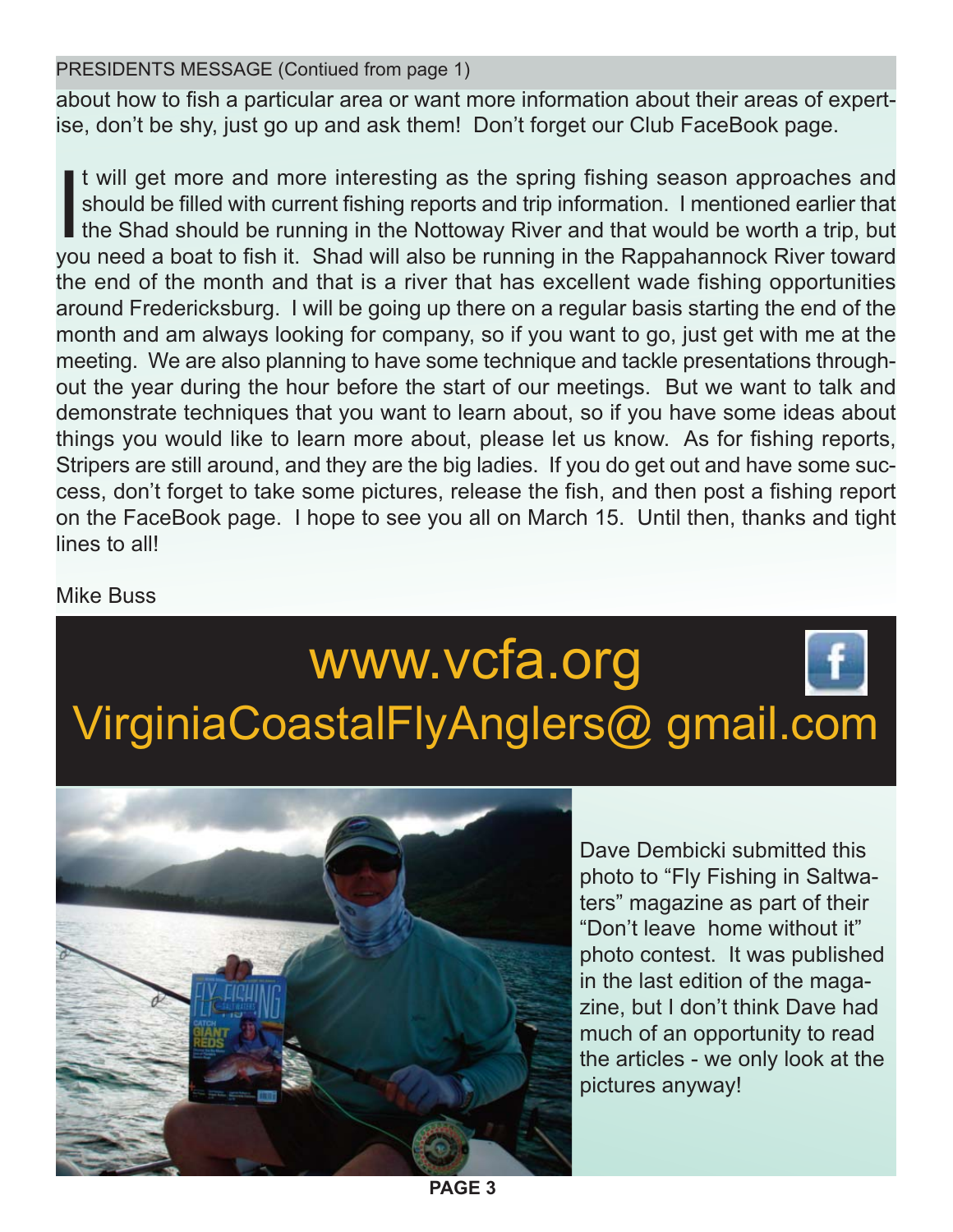# **FISHING REPORTS**



Greg Brown turned in the only fishing report for the month and it was from his trip to Florida. He was able to get the Kyak out and get into some action with a few nice pics below. Good job Greg, nice scenery. As Winter ends and we begin our quest for "the big one", please submit your

reports and photos. The more informaton we can get, the more valuable the club is for all our members. Fishing reports are perhaps the most significant reason we get new members and visitors to the website and facebook page.





**PAGE 4**